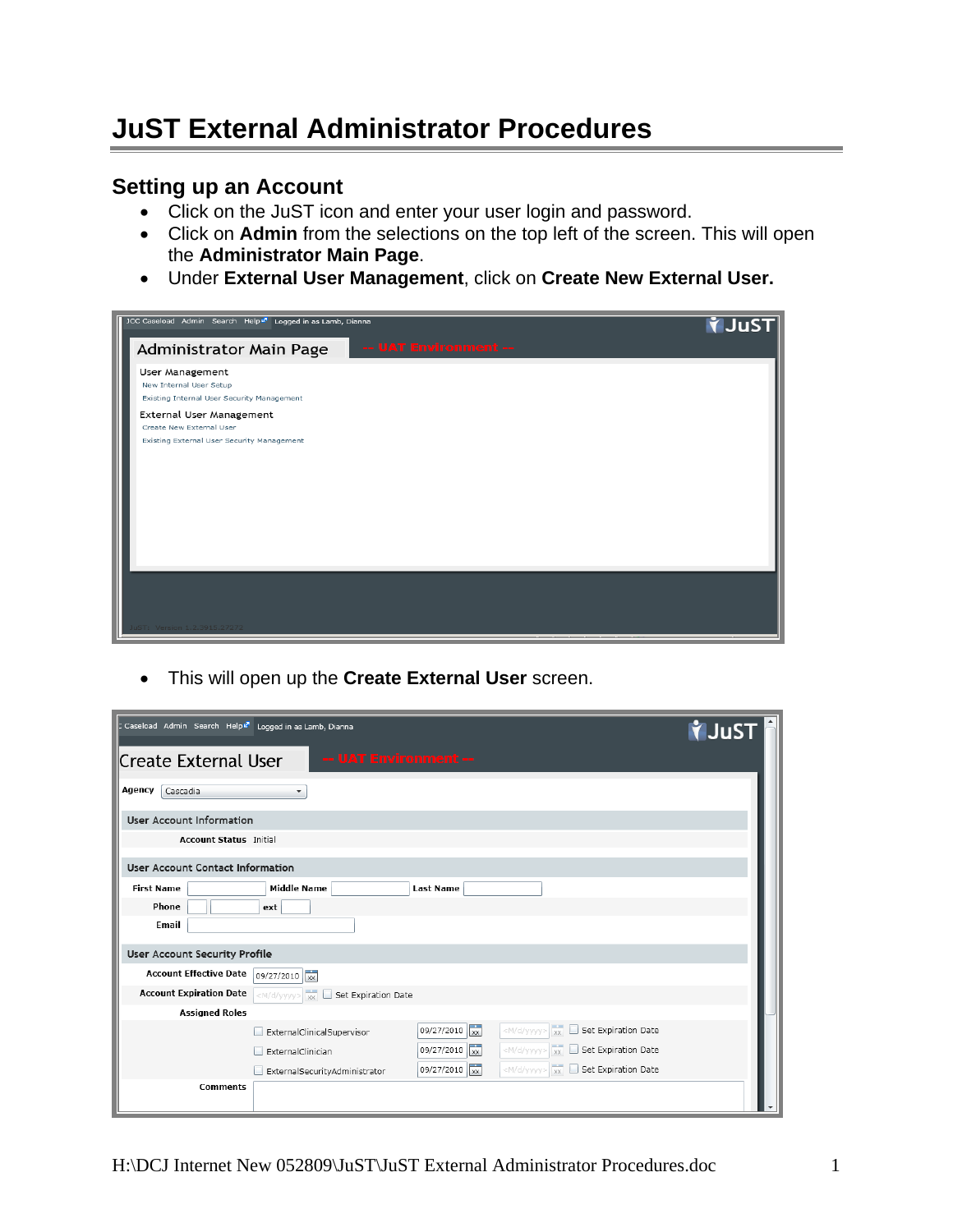- The **Agency** will default to your agency.
- Enter the user's **First Name**, **Last Name** and **Email Address,** which are mandatory fields. The phone and extension number can be added as well.
- The **Account Effective Date** will default to today's date but it can be back dated. An account expiration date can also be set but it is not mandatory.
- Under **Assigned Roles**, check the role the user is assigned. This date can also be back dated if needed. Again, an expiration date of that role can be set but it is not mandatory.
- Enter any **Comments** as needed.
- Click on the **Create User** button on the bottom right side or you may cancel.

| <b>First Name</b>                    | <b>Middle Name</b>                          | <b>Last Name</b> |                                                       |                       |
|--------------------------------------|---------------------------------------------|------------------|-------------------------------------------------------|-----------------------|
| Phone                                | ext                                         |                  |                                                       |                       |
| Email                                |                                             |                  |                                                       |                       |
| <b>User Account Security Profile</b> |                                             |                  |                                                       |                       |
| <b>Account Effective Date</b>        | 09/20/2010 xx                               |                  |                                                       |                       |
| <b>Account Expiration Date</b>       | <m d="" yyyy=""> xx Set Expiration Date</m> |                  |                                                       |                       |
| <b>Assigned Roles</b>                |                                             |                  |                                                       |                       |
|                                      | ExternalClinicalSupervisor<br>H             | 09/27/2010 xx    | <m d="" yyyy=""> xx<br/>Set Expiration Date<br/>ш</m> |                       |
|                                      | ExternalClinician<br>L                      | 09/27/2010 xx    | Set Expiration Date<br>$\langle M/d/yyyyy>$           |                       |
|                                      | ExternalSecurityAdministrator               | 10/01/2010       | <m d="" yyyy=""> xx Set Expiration Date</m>           |                       |
| <b>Comments</b>                      |                                             |                  |                                                       |                       |
|                                      |                                             |                  |                                                       | Cancel<br>Create User |

• JuST will generate a user login and password in the **Confirmation Message**. The user will receive an email with their login but not the password. Write the password down and provide to the user. The password should not be emailed to the user. Click the **OK** button.

|                            | Please wait                                                                                       |        |
|----------------------------|---------------------------------------------------------------------------------------------------|--------|
| ile                        | <b>JuST: Confirmation Message</b><br>$23 -$                                                       |        |
| 20/2010                    | The user Smith, Karl now the has the following<br>credentials                                     |        |
|                            | Login: smithk                                                                                     |        |
| <b>ExternalClinicalSup</b> | Password: *_2m1R186\$                                                                             | Set Ex |
| <b>ExternalCinician</b>    |                                                                                                   | Set Fx |
| <b>ExternalSecurityAd</b>  | This is a one time use password that the user will be<br>required to change upon successful login | Set Ex |
|                            | OK                                                                                                |        |
|                            |                                                                                                   |        |
|                            |                                                                                                   |        |
|                            |                                                                                                   |        |

• After an account has been created, JuST will generate a **User Successfully Created** message on the bottom left screen.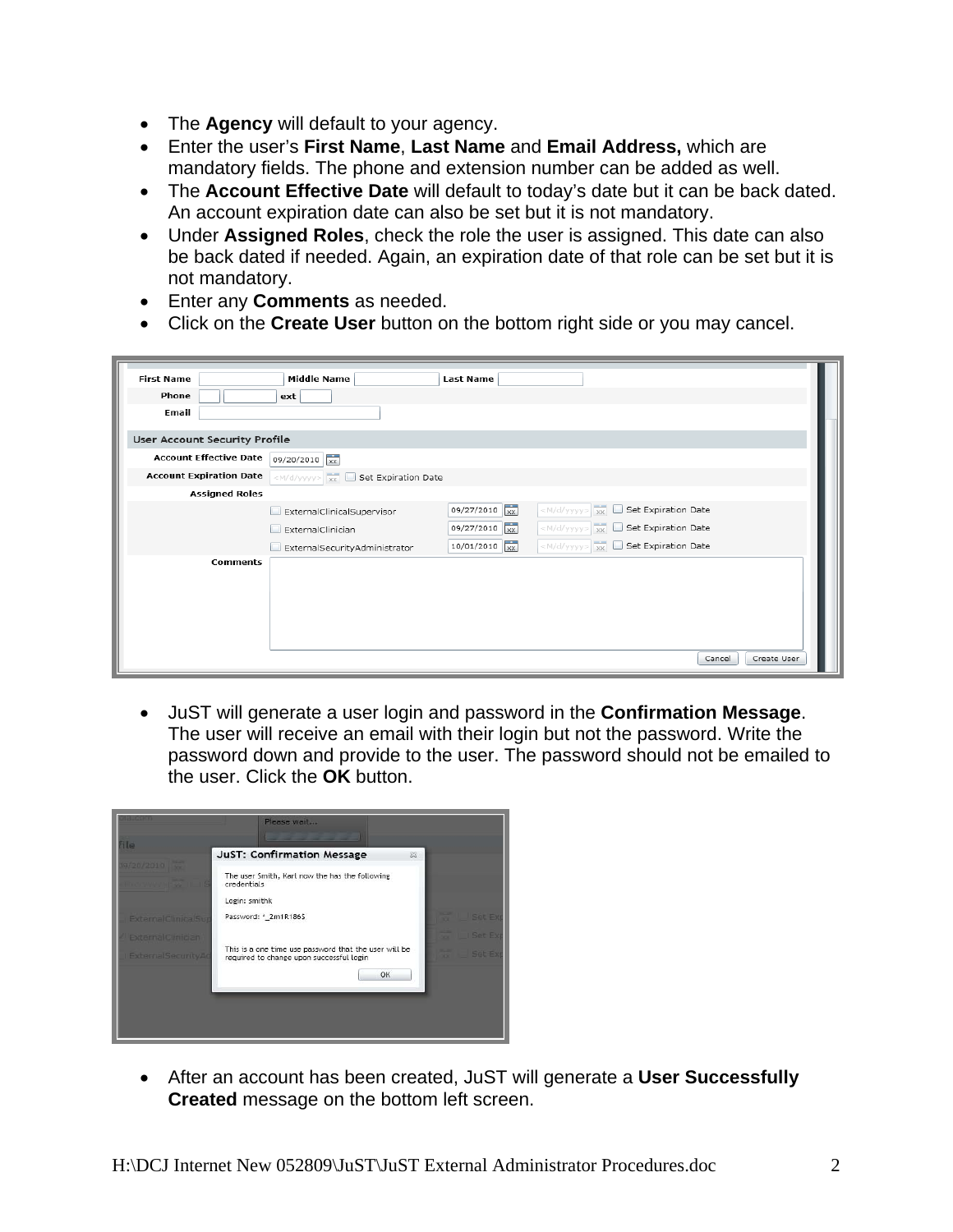| <b>User Account Contact Information</b> |                                             |                                       |                                                    |             |
|-----------------------------------------|---------------------------------------------|---------------------------------------|----------------------------------------------------|-------------|
| Karl<br><b>First Name</b>               | <b>Middle Name</b>                          | Last Name Smith                       |                                                    |             |
| 503 5555678<br>Phone                    | $ext$ 123                                   |                                       |                                                    |             |
| karlsmith@cascadia.com<br>Email         |                                             |                                       |                                                    |             |
| User Account Security Profile           |                                             |                                       |                                                    |             |
| <b>Account Effective Date</b>           | $\overline{\mathbf{x}}$<br>9/20/2010        |                                       |                                                    |             |
| <b>Account Expiration Date</b>          | <m d="" yyyy=""> xx Set Expiration Date</m> |                                       |                                                    |             |
| <b>Assigned Roles</b>                   |                                             |                                       |                                                    |             |
|                                         | ExternalClinicalSupervisor                  | $\overline{\mathbf{x}}$<br>09/27/2010 | <m d="" yyyy=""><br/>Set Expiration Date</m>       |             |
|                                         | $\sqrt{}$ ExternalClinician                 | 09/27/2010 xx                         | Set Expiration Date<br> M/d/yyyy>                  |             |
|                                         | ExternalSecurityAdministrator               | 09/27/2010 xx                         | $\lt M/d/yyyy$ > $\sqrt{x}$<br>Set Expiration Date |             |
| <b>Comments</b>                         |                                             |                                       |                                                    |             |
|                                         |                                             |                                       |                                                    |             |
|                                         |                                             |                                       |                                                    |             |
|                                         |                                             |                                       |                                                    |             |
|                                         |                                             |                                       |                                                    |             |
| <b>User Successfully Created</b>        |                                             |                                       |                                                    |             |
|                                         |                                             |                                       | Cancel                                             | Update User |
|                                         |                                             |                                       |                                                    |             |

## **Managing Existing Accounts**

• To make any changes to an existing user's account, from the **Administrator Main Page**, click on **Existing External User Security Management**.



• Select the name from the **Users** drop down at the top of the screen and it will open their account page. This screen also displays the **Account Login** name and **Account Status**, which indicates if the user's account is active or locked.

| Manage External Users                          | -- UAT Environment --                                        | $\overline{v}$ u $\overline{v}$ |
|------------------------------------------------|--------------------------------------------------------------|---------------------------------|
| Agency<br>Cascadia<br>$\overline{\phantom{a}}$ | Show All<br>Booth, Anna<br>Users<br>$\overline{\phantom{0}}$ |                                 |
| <b>User Account Information</b>                |                                                              |                                 |
| Account Login bootha                           |                                                              |                                 |
| <b>Account Status</b> Active                   | Reset Account Password                                       |                                 |
| <b>User Account Contact Information</b>        |                                                              |                                 |